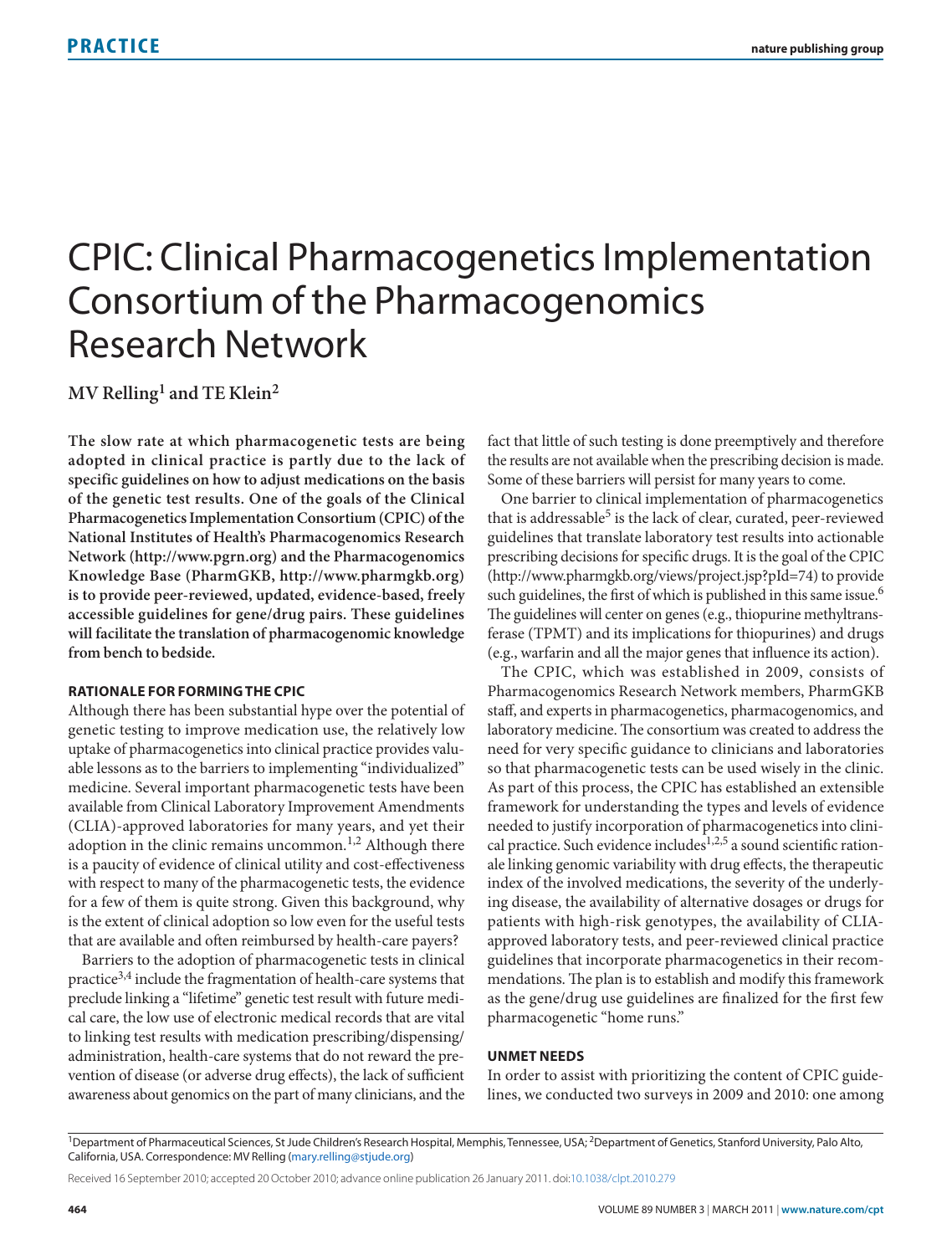CPIC members and the other among members of the American Society for Clinical Pharmacology and Therapeutics. The surveys indicated that the major challenges to clinical implementation of pharmacogenetics are (i) the absence of a definition of the processes required to interpret genotype information and to translate genetic information into clinical actions, (ii) the need for recommended drug/gene pairs to implement clinically now, (iii) clinicians' resistance to considering pharmacogenetic information, and (iv) concerns about test costs and reimbursements. It was decided to focus on inherited genetic variations rather than on somatically acquired cancer-specific genetic variations. Of 29 gene/drug pairings listed in the questionnaire, the highest ranked (based on the perceived importance of the data linking the drug to the gene variation) were CYP2D6/tamoxifen, CYP2C19/clopidogrel, CYP2C9+VKORC1/warfarin, HLA-B/ abacavir, and TPMT/mercaptopurine (**Figure 1**). Respondents said that a Web-based resource should include information on genotype-test interpretations and on the scientific evidence supporting the use of the tests.

It is the goal of several laboratories to offer high-quality clinical pharmacogenetic tests at multiple loci for a low cost from a single DNA sample. When this occurs, it will allow for "preemptive" generation of pharmacogenetic test results; individuals would be able to have such pharmacogenetic results in their medical records, ready for use in the clinic if and

when needed.<sup>4</sup> This development could well have a substantial influence on several of the survey responses. For example, the cost of and reimbursement for the test results would likely be much less of a barrier. In addition, the preemptive availability of specific gene test results will shift the balance in favor of a prescribing model that requires gene-specific clinical guidelines: once the genetic test result is in the medical record, all the medications affected by that gene theoretically place that individual "at risk" if they are prescribed. Guidelines that state which medications would be most affected, and how their prescribing should be changed based on the gene test result, will be useful. Moreover, if the preemptive genetic testing encompasses the most important pharmacogenes, the clinician's practice paradigm would probably change from "I want to prescribe drug *x*; I should order a test for gene *z*, check results, and then decide how to proceed with prescribing" to "I want to prescribe drug *x*; I will check the pharmacogene profile for this patient to see if there are genetic considerations regarding that medication in this patient." High-risk genetic test results could be linked through decision-support tools to any attempts to prescribe, dispense, or administer high-risk affected drugs. One can see from this scenario that integration of medication use with laboratory testing via electronic links will be invaluable to the process of implementing pharmacogenetics in the clinic.<sup>2</sup>



**Figure 1** Highest-ranked gene/drug pairs, based on a survey of American Society for Clinical Pharmacology and Therapeutics members in 2010. Data related to the percentages of respondents who ranked the gene/drug pairs as 1 or 2 (on a scale of 1–5) are plotted along the *y* axis.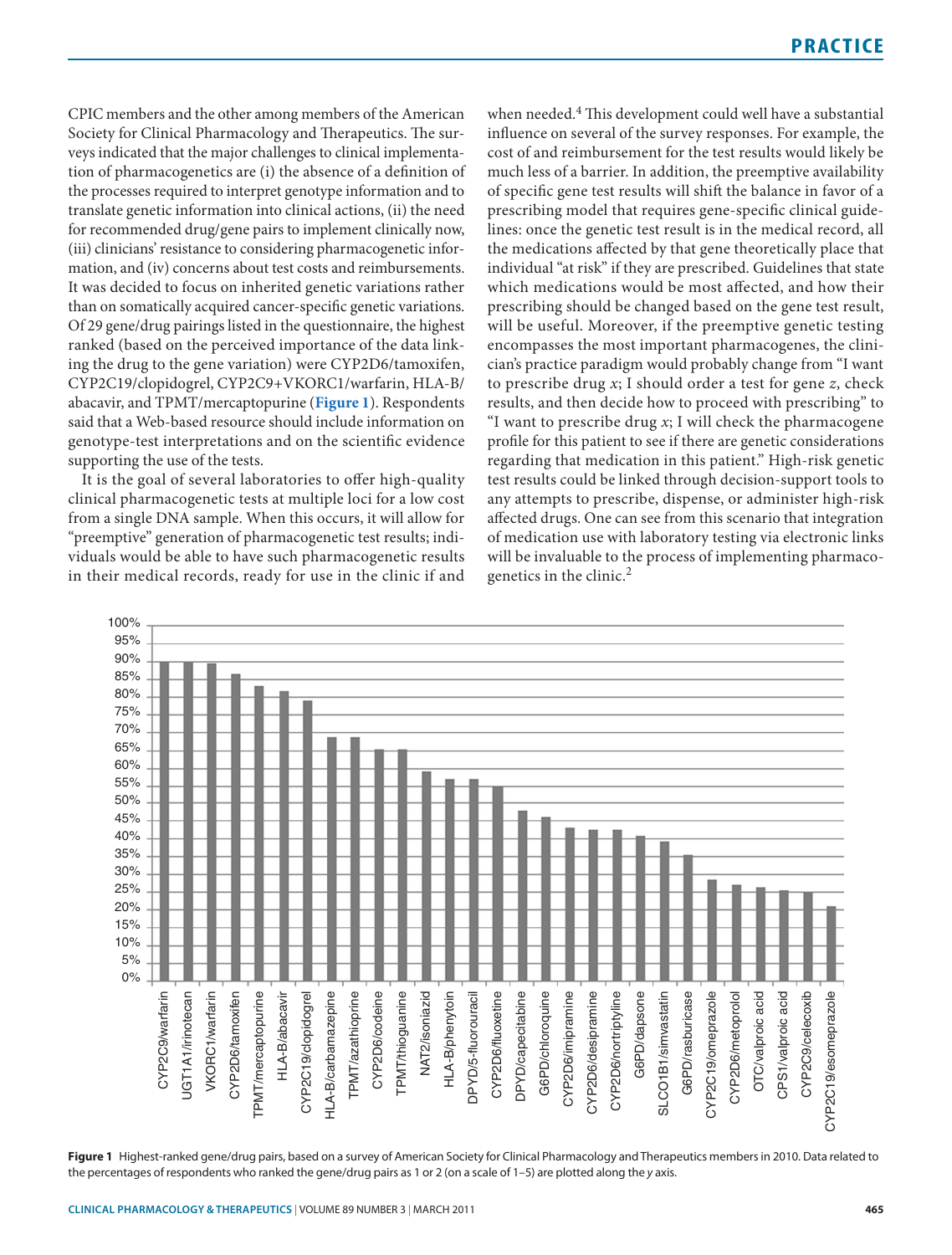It should be acknowledged that one limitation of such surveys is that there is a relatively small number of clinical experts who have experience in implementing pharmacogenetics; therefore, despite our attempt to direct our survey at individuals with a particular interest in this area, less than 20% of respondents described the use of pharmacogenetics at their organization as "routine" and only ~50% of respondents considered themselves practicing clinicians.

Each CPIC guideline will adhere to a standard format. Genes, drugs, and dosing recommendations will be categorized in each document. Specifically, each guideline will contain an introduction summarizing the drug dosing that is addressed as a result of specific genotyping tests, a focused literature review, genebased information (genetic test interpretation for clinicians with population studies described if available, genetic test options, incidental findings such as "X diseases or conditions that have/ have not been linked to variation in gene(s) Y, unrelated to medication use"), and drug-based information (background linking genetic variability to variability in drug-related phenotypes and levels of evidence and strength of recommendation for dosing recommendations, as discussed below). **Table 1** provides an example of key data needed by clinicians: the assignment of likely phenotypes based on genotypes (**Table 1**). Each guideline also includes dosing recommendations for drug(s) based on genotype/phenotype, such as are included in the current package labeling for warfarin (Coumadin), along with a graded strength for each dosing recommendation, based on detailed levels of evidence graded as to its quality. The analyses of costeffectiveness are beyond the scope of these guidelines.

For clinicians, there will be a substantial need for gene-centric guidelines. Because the genetic test result has lifelong relevance, it would be optimal to have a mechanism for linking the information in the test result with all the potentially risk-related medications that may be prescribed to the patient over his or her lifetime, rather than only with the particular medication that may have prompted the ordering of the genetic test. Currently, pharmacogenetic tests are often ordered for the purpose of determining the dosage or whether to prescribe a particular medication linked to that gene. Indeed, some clinical laboratories offer the pharmacogenetic tests specifically paired with the agent of interest (e.g., the CYP2D6 test for tamoxifen therapy and the CYP2C9 test for warfarin therapy), and the laboratory provides test results in the context of implications for use of that particular agent. However, once the genetic test results are in the medical record, there are implications for all the agents whose effects are strongly linked to that particular gene, and these remain relevant for the lifetime of the patient. Moreover, the scientific data that link medications to variations in particular genes are constantly being updated. Therefore, a mechanism must be created for generating gene–drug interaction–related guidelines that can be updated to accommodate "new" drugs, and these updates must be freely available to clinicians. Of course, the alternative of having drug-centric guidelines will also have some value. Warfarin is a case in point:<sup>7</sup> at least two genes (*CYP2C9* and *VKORC1*) have a substantial impact on warfarin dosing, and therefore clinicians may become accustomed to ordering those two tests before starting the drug in a patient, and practice models may be developed that allow fast enough laboratory-test turnarounds to support the "test first, then prescribe" model.

In the CPIC guidelines, priority will be given to genes/drugs on the basis of availability of data and evidence for clinically responsible dosing recommendations, genotype tests that are already used in a clinical setting, timeliness (e.g., US Food and Drug Administration review), survey results (previously described), and the interest of CPIC members. CPIC members will review each guideline prior to submission to a journal, where it will undergo further rigorous scientific review before it is published and posted on the PharmGKB.

# **Rating Scheme For Quality of Evidence and Strength of Recommendations**

Although pharmacogenetic tests are available from CLIAapproved laboratories, there are many instances of clinicians not knowing how to interpret these tests and translate the genotype results into clinical treatment decisions. As recently noted,<sup>8</sup> the quality of the evidence and the strength of the recommendations used in preparing guidelines for pharmacogenetics have not been robust. After reviewing rating schemes used in writing guidelines, the CPIC has chosen to modify the rating schemes by referring to the National Academy of Clinical Biochemistry<sup>8</sup> with respect to the quality of evidence and to the National Institutes of Health $9$  with regard to the strength of the recommendations. Using the rating schemes defined below, the CPIC will apply a standard approach for each guideline.

A three-tier scheme is used to rate the quality of evidence linking drug-related phenotypes to specific genetic variations:

Level 1: the evidence includes consistent results from well-designed, well-conducted studies.

**Table 1 Example of assignment of likely \_\_\_\_\_ [gene] phenotypes based on genotypes**

| Likely phenotype                                                       | Genotype                                                                                         | <b>Examples of diplotypes</b>                    |
|------------------------------------------------------------------------|--------------------------------------------------------------------------------------------------|--------------------------------------------------|
| Homozygous wild type or normal, high activity<br>$\sim$ % of patients) | An individual carrying two or more functional (*1)<br>alleles                                    | $*1/*1$                                          |
| Heterozygote or intermediate activity<br>$\sim$ % of patients)         | An individual carrying one functional allele (*1) plus<br>one non-functional allele $(*2, * , )$ | *1/*2, *1/*3A, *1/*3B, *1/*3C, *1/*4             |
| Homozygous variant or deficient activity<br>$\sim$ % of patients)      | An individual carrying two non-functional alleles<br>$(*2, *3A, * , , )$                         | *3A/*3A, *2/*3A, *3C/*3A, *3C/*4, *3C/*2, *3A/*4 |
| Ultrarapid                                                             | Add rows as needed                                                                               |                                                  |